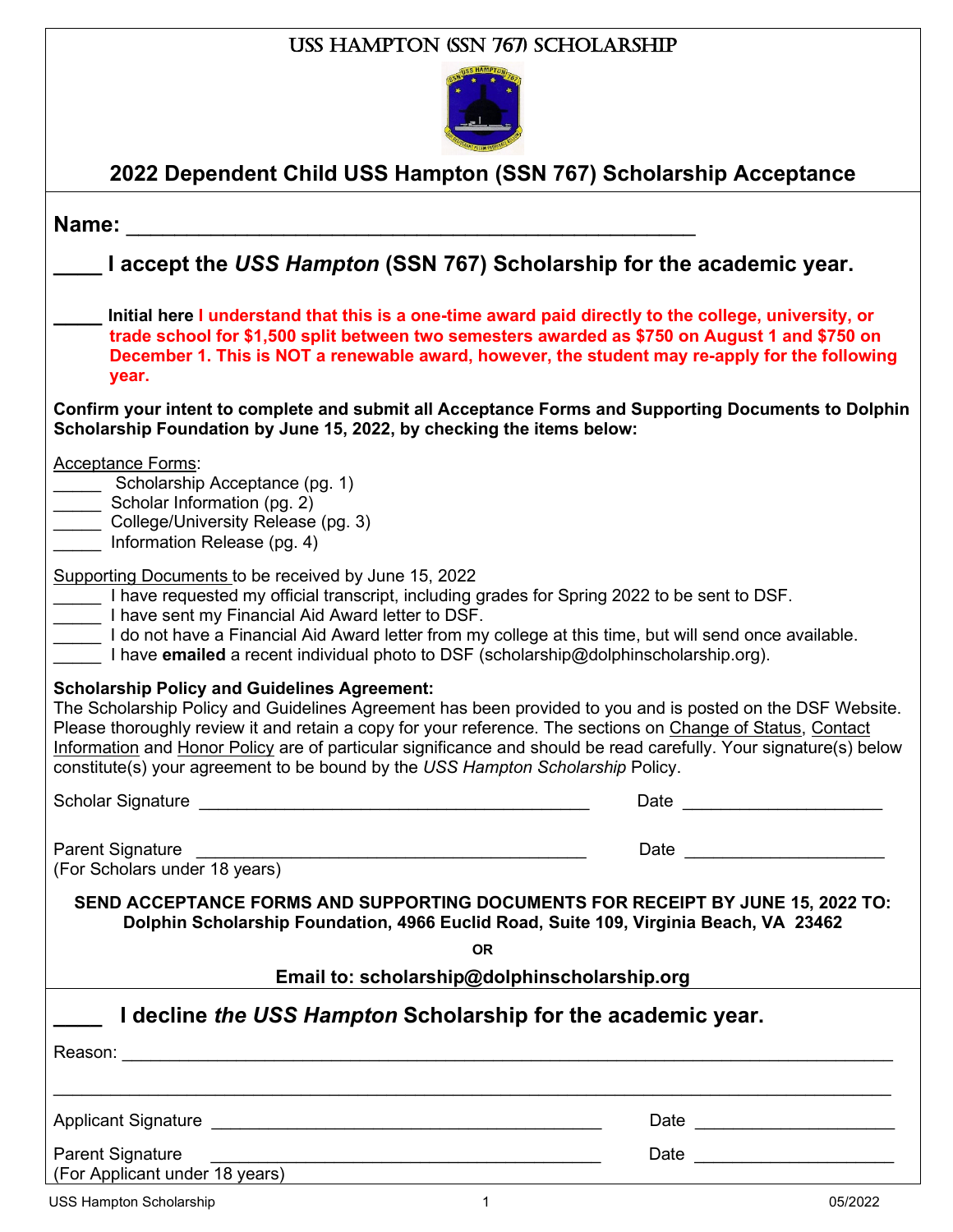| <b>USS HAMPTON SCHOLARSHIP</b>                                                                                              |  |  |  |  |
|-----------------------------------------------------------------------------------------------------------------------------|--|--|--|--|
|                                                                                                                             |  |  |  |  |
| <b>Scholar Information</b>                                                                                                  |  |  |  |  |
|                                                                                                                             |  |  |  |  |
| <b>Contact Information:</b>                                                                                                 |  |  |  |  |
| At Home                                                                                                                     |  |  |  |  |
| Phone:                                                                                                                      |  |  |  |  |
| At College                                                                                                                  |  |  |  |  |
| Phone:<br><u> 1989 - Johann Barbara, martin amerikan basal da</u>                                                           |  |  |  |  |
| I plan to: ____ live on campus or ____ rent off campus or ____ live at home/with relative                                   |  |  |  |  |
| Social Media: <b>f v</b> in <b>O</b> Help us connect with you.                                                              |  |  |  |  |
| What is your preferred channel?                                                                                             |  |  |  |  |
| Twitter:                                                                                                                    |  |  |  |  |
|                                                                                                                             |  |  |  |  |
|                                                                                                                             |  |  |  |  |
| Quote: Please tell us what it means to you to be a USS Hampton Scholar (This will be listed on our website with your photo) |  |  |  |  |
|                                                                                                                             |  |  |  |  |
|                                                                                                                             |  |  |  |  |
|                                                                                                                             |  |  |  |  |
| <b>College/University Information:</b>                                                                                      |  |  |  |  |
| Mailing address for receipt of scholarship monies (Financial Aid/Scholarship Office):                                       |  |  |  |  |
|                                                                                                                             |  |  |  |  |
|                                                                                                                             |  |  |  |  |
|                                                                                                                             |  |  |  |  |
|                                                                                                                             |  |  |  |  |
| Please share your recent achievements and future academic plans (clubs, awards, honors, study abroad, co-op)                |  |  |  |  |
|                                                                                                                             |  |  |  |  |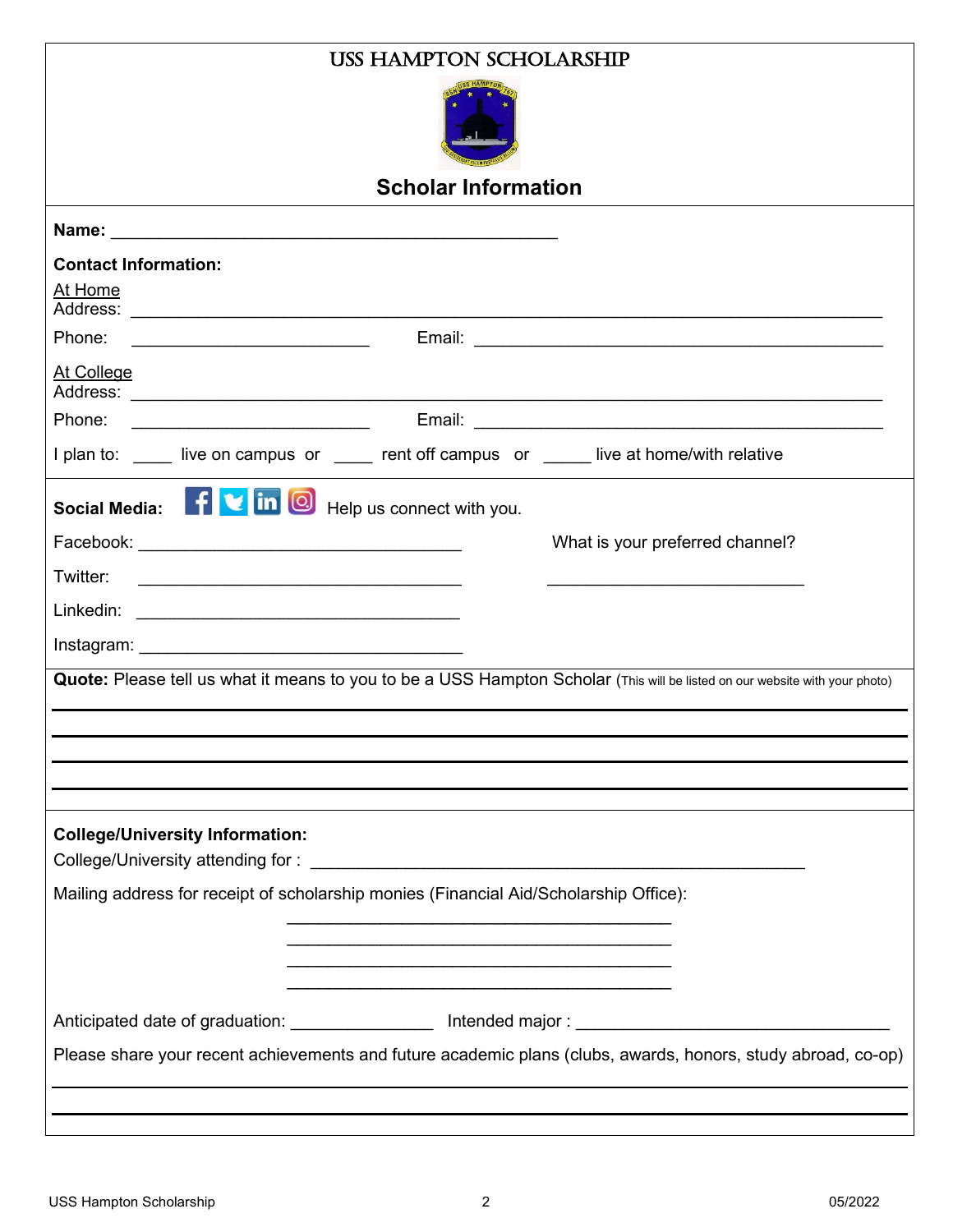#### USS Hampton Scholarship



## **College/University Information Release**

**Financial Aid Information:** List by name and amount all financial aid you will receive for, including loans, Post 9/11 GI Bill and ROTC. Also mail a copy of your Financial Aid Award letter if available.

| Source                                                                                                                                                                                                                                                                                                                                                                                                                                                                                                                                                                                 | Amount                       | Scholarship/Grant/Loan |
|----------------------------------------------------------------------------------------------------------------------------------------------------------------------------------------------------------------------------------------------------------------------------------------------------------------------------------------------------------------------------------------------------------------------------------------------------------------------------------------------------------------------------------------------------------------------------------------|------------------------------|------------------------|
|                                                                                                                                                                                                                                                                                                                                                                                                                                                                                                                                                                                        |                              |                        |
| Dolphin Scholarship Foundation provides financial assistance for you to attend undergraduate and vocational<br>education. Your permission is needed to request information from the Registrar and Financial Aid office of the<br>college you attend. DSF uses these records to verify your grades, academic standing, transfer records or any<br>other relevant information needed to award your scholarship. All information gathered by Dolphin Scholarship<br>Foundation will be held in confidence and in compliance with the Privacy Act Statement at the bottom of this<br>page. |                              |                        |
| Name                                                                                                                                                                                                                                                                                                                                                                                                                                                                                                                                                                                   | College/University           |                        |
| <b>Address</b>                                                                                                                                                                                                                                                                                                                                                                                                                                                                                                                                                                         | Student ID / SSN (Last Four) |                        |
| City, State, Zip Code                                                                                                                                                                                                                                                                                                                                                                                                                                                                                                                                                                  | <b>Birth Date</b>            |                        |
| Daytime Phone                                                                                                                                                                                                                                                                                                                                                                                                                                                                                                                                                                          | Email                        |                        |
| I authorize the college/university named above to release to Dolphin Scholarship Foundation any and all<br>information related to financial aid, grades, transfer records, or any other information necessary to evaluate<br>Dolphin Scholarship program services.                                                                                                                                                                                                                                                                                                                     |                              |                        |
| <b>Scholar Signature</b>                                                                                                                                                                                                                                                                                                                                                                                                                                                                                                                                                               | Date                         |                        |
| If Scholar is under 18 years of age:                                                                                                                                                                                                                                                                                                                                                                                                                                                                                                                                                   |                              |                        |
| <b>Parent Signature</b>                                                                                                                                                                                                                                                                                                                                                                                                                                                                                                                                                                | Date                         |                        |
| <b>PRIVACY ACT STATEMENT</b><br>Authority to request this information is derived from 5 United States Code 301, Departmental Regulations. The purpose of the information is<br>to apply for educational assistance through the Dolphin Scholarship Foundation. Information provided will be used to assess<br>scholastic achievement and to evaluate the need for financial assistance.                                                                                                                                                                                                |                              |                        |